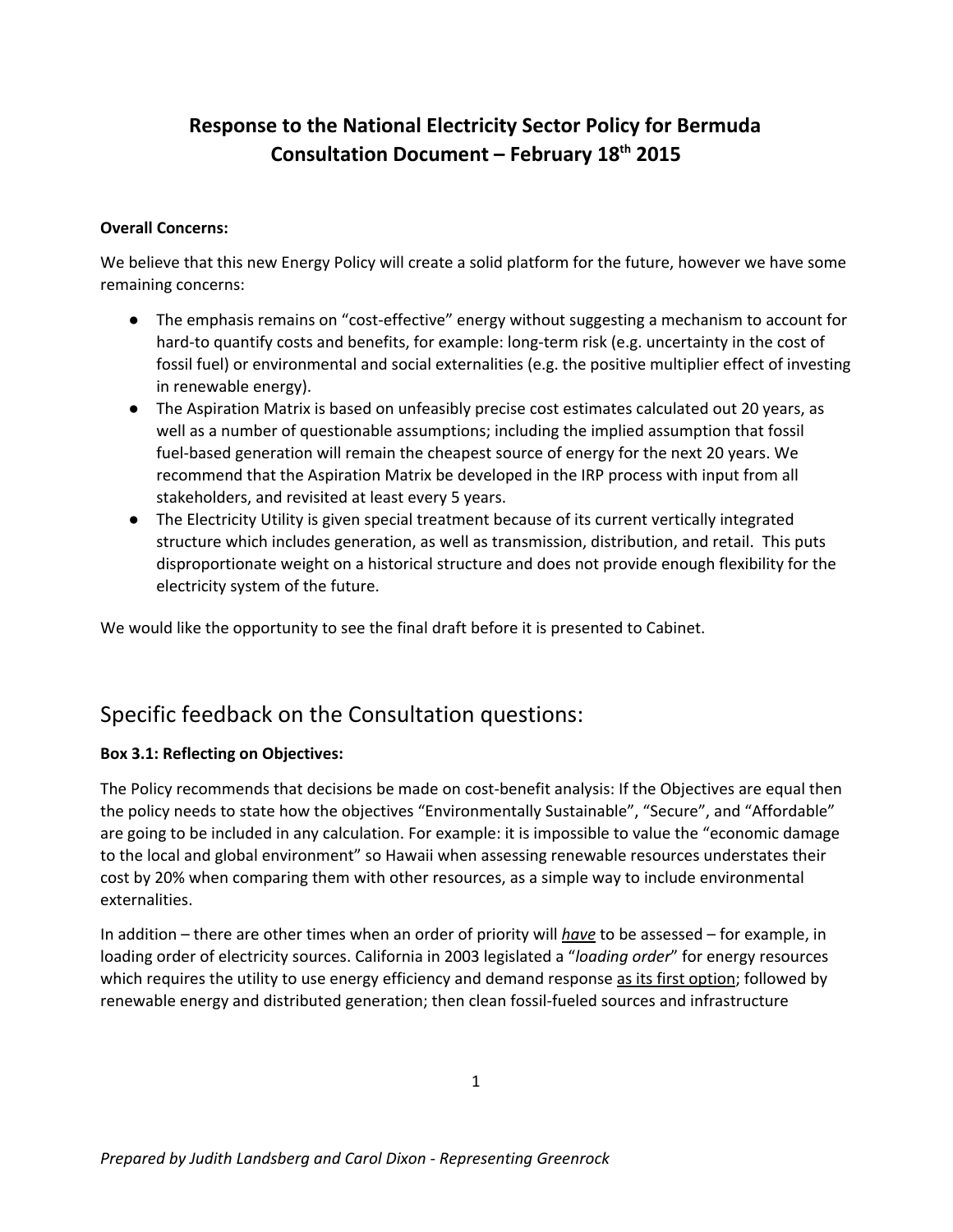improvement. Thus we believe that the order of priority of the objectives will have to be decided at the policy level, otherwise any cost-benefit analysis *de facto* prioritizes least-cost first.

#### **Box 4.1: Reflecting on the Vision:**

The description of each scenario assumes that costs are well defined and fixed out to 2035, which is very hard to defend. Issues to consider:

Cost of Energy (Reference Table B.1):

- Calculating precise costs over 20 years to 2035 is misleading: for example the cost of renewable energy sources has dropped exponentially over the last 20 years and continues to fall; given the pace of technology change there is no reason to believe that historical prices are a good indication of future prices, and there are likely to be discontinuities as technology changes. It would make more sense to provide a version of this table (with uncertainties) in 5 year tranches.
- There is no comparison of the cost LNG (or diesel fuel oil) prices in this table. In addition, fossil fuel prices are notoriously volatile, but the costing in Scenario's A, B and C are all given as a single precise number – implying long-term certainty in the cost of LNG (and the other energy sources).

Assumptions in the Aspirational Matrix (Reference Table 4.1):

- Energy efficiency is taken as a one time achievement of 5.2% over the next 5 years and thereafter demand continues to rise without further efficiencies being achieved. Efficiency gains are continuous – for example, if Bermuda changes the building code to include efficiency standards then over time more and more buildings will meet that standard. 10 US States have set efficiency goals for their utilities of >2% *per year* – indefinitely; so over 5 years that would give an efficiency saving of >10%, and while it may not continue at that pace there will still be some slow accumulation over the next 20 years.
- The assumption in the table is for a single investment in utility scale solar PV (8MW) before 2020 and nothing after that. This seems very unlikely and skews the cost results, because current trends suggest that a second investment in 5-10 years will be considerably cheaper than an investment today.
- Renewable energy is given at a constant capacity factor (17% for solar, 38% for wind) without the expectation that investment in energy storage (e.g. compressed air storage, or new battery technology) at some point in the next 20 years will significantly increase the capacity factor of intermittent renewables. Aruba is expecting to be able to achieve 100% renewable energy by 2020 by combining various short and medium term storage option with heavy investment in wind and solar energy.

There is no discussion in the document of the impact of changing the shape of the demand curve. BELCO current builds to the 'peak of peaks' demand plus a margin for reliability. It is possible to shave the peak (through mechanisms such as demand management and variable tariffs) which would require a lower overall capital investment in baseload (LNG or OTEC) reducing the overall cost to consumers. (This is discussed in the document in section 9.1.) How is this taken into account in the cost estimates?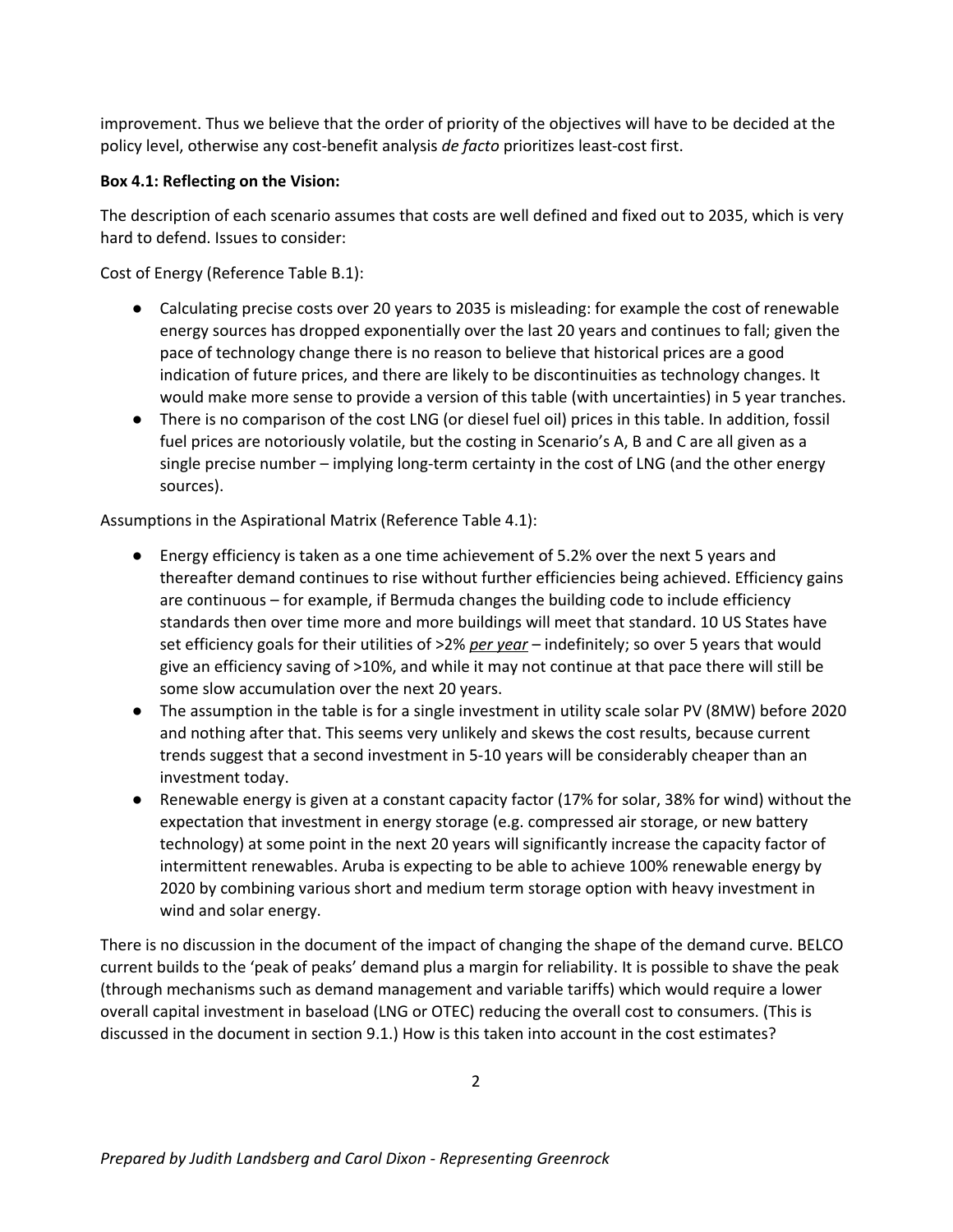Our recommendation is that the aspirational matrix be developed during a collaborative IRP process (see Box 6.1) and revisited at least every 5 years.

# **Questions:**

We cannot answer the question as written: the question should not be "which scenario do you prefer" but: how robust are the assumptions behind each scenario? How do we factor in hard to quantify costs and benefits (e.g. the well-documented multiplier effect of using local labor to install solar panels)?

After these questions are accounted for it then makes sense to ask which scenario is preferred. We prefer a Scenario which puts much more emphasis on energy efficiency, which takes into account staged investment in renewable energy and which minimizes investment in LNG by employing mechanisms to shave the peak.

# **Box 5.1: Reflecting on the Ministry Responsible for Energy**

As well as creating an enabling environment for major electricity infrastructure projects outside Government, we would expect the Ministry to be responsible for coordination on energy matters with other Government Departments, for example liaise with the Department of Planning on Building Energy Efficiency Standards, and the connectivity requirement for Occupancy Permits.

# **Box 5.2: Reflecting on the Regulatory Authority**

Yes, the Regulatory Authority should serve as an independent advisor to the Ministry

Yes, we believe the utility should be compelled to provide its own analysis of the costs and benefits associated with each policy alternative – *taking into account the Government Policy on including hard to quantify costs and benefits (see Box 3.1)*

The Regulatory Authority should also be responsible not only for approving the revenue requirement of the Utility, but also for deciding on the appropriate rate structure: for example we hope the Regulatory Authority will consider a rate structure which provides an incentive for the Utility to active pursue energy efficiency (both in operations and in the rate base) by decoupling tariffs from the volumetric sales (see further discussion under Box 8.1). Decoupled rate structures are being used or are proposed in 15 US states, as well as other jurisdictions.

# **Box 5.3: Reflecting on the Electric Utility**

We agree that transmission, distribution and retail are natural monopolies in Bermuda, but we support the accounting separation between the Electric Utility's generation and transmission, distribution and retail businesses. This transparency is vital to a fair and competitive generation sector. (See further discussion under Box 5.4 IPPs.)

#### **Box 5.4: Independent Power Producers**

The Definition of IPPs should include all sources of energy: even using the phrase 'alternative energies' is a value judgment that presupposes that we have established energy, and marginal energy providers.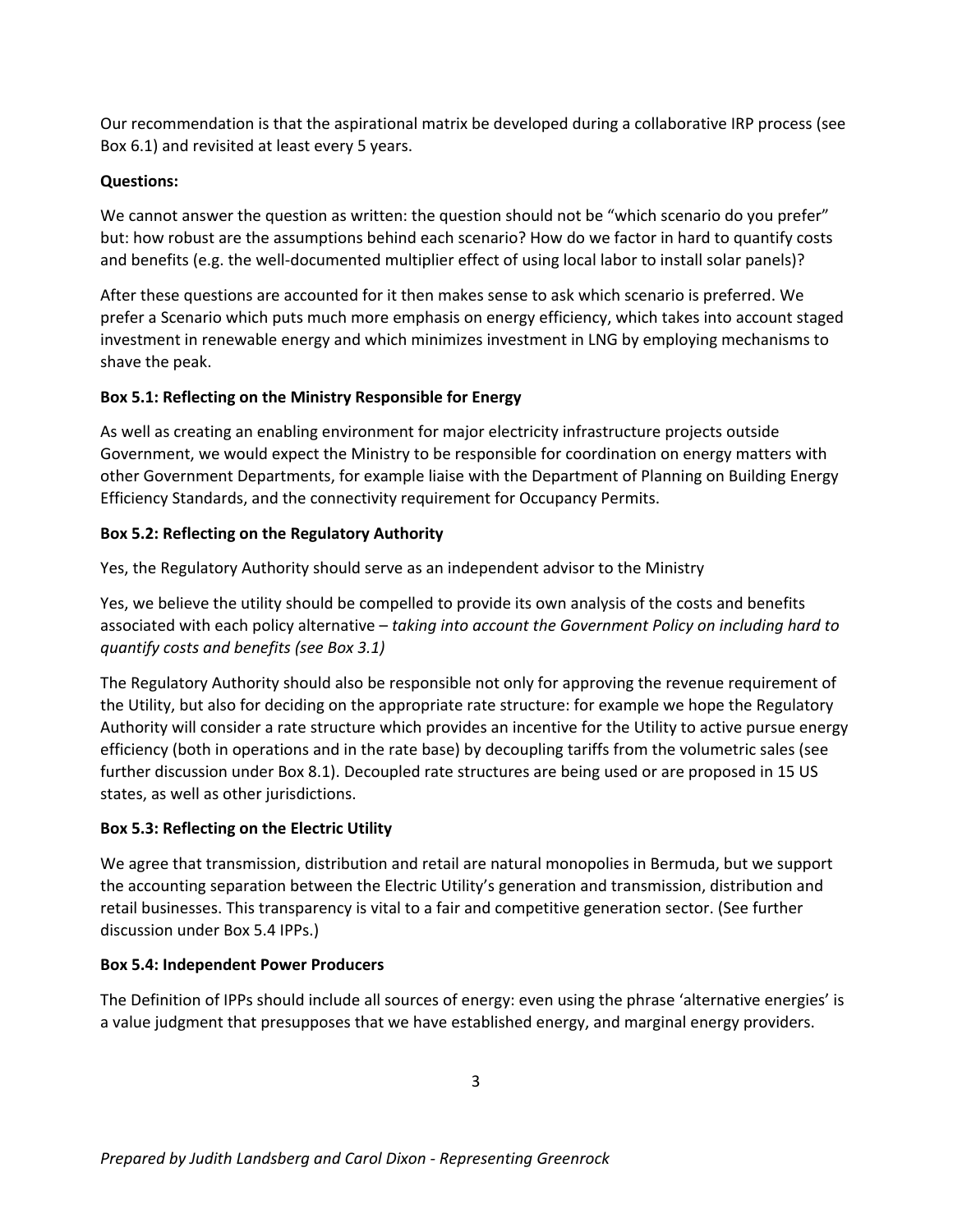Given modern technology and the emphasis elsewhere in the policy on cost-benefit analysis, all energy producers should be treated the same and should face the same hurdles.

We believe that demand response aggregators (DMA) should be included as IPPs – for example the State of Vermont has an 'efficiency utility' which is regulated under the same rules as other IPPs. (Note that both the monopoly energy 'retailer' and a DMA will need to have contact with electricity end-users, and this may require modifications to the IPP license for a DMA).

#### **Box 5.5: Reflecting on End Users**

In a modern electricity sector (and indeed in Bermuda) 'end users' are not just 'energy sinks' but also power producers through distributed generation, and may participate through demand management. Therefore we believe that 'end users' should be included as important stakeholders from the beginning of the IRP process (see under Box 6.1)

# **Box 5.6: Reflecting on Distributed Generators**

Distributed Generators (DGs) should not be restricted to renewable energy (for example, a hotel or condo complex may include a small natural gas generator as part of their energy portfolio). It would probably make sense to categorize DGs by the amount of power they are likely to feed into the grid (as many large homes or commercial properties may use almost all power on site).

The second question has been phrased is such a way to lead the answer: When asking which approach should be used to set the FIT for energy, the paragraph starting "Setting the FIT at the retail rate for the ~1MW of solar currently installed imposes approximately … BMD 13 per ratepayer per year" suggests that the 'correct' cost is the first (avoided fuel cost) and doesn't take into account other factors which affect cost, for example the time of day at which the energy is supplied (potentially displacing expensive 'peak' electricity) or the benefits of distributed energy through reducing transmission costs. Given the above we believe that a fair FIT in equal to the retail rate charged by the Electric Utility for energy purchased from the grid.

# **Box 6.1: Reflecting on Utility Scale Generation**

The IRP should be written by the distribution, transmission and generation utility, as this is the only part of the sector which is a natural monopoly and therefore can be held accountable for the best interests of the end-users (rather than shareholders).

We believe that the IRP process should include stakeholder input (IPPs, DGs and end users) *prior* to submitting it for regulatory review. This process would be a good setting for the development of the Aspirational Matrix, which would allow the RA to recommend appropriate policy targets to Government after input from all stakeholders.

No, we do not think that the RA should have a role in the procurement process, beyond setting the requirement that any procurement should be measured against the objectives the Government has set for the electricity sector.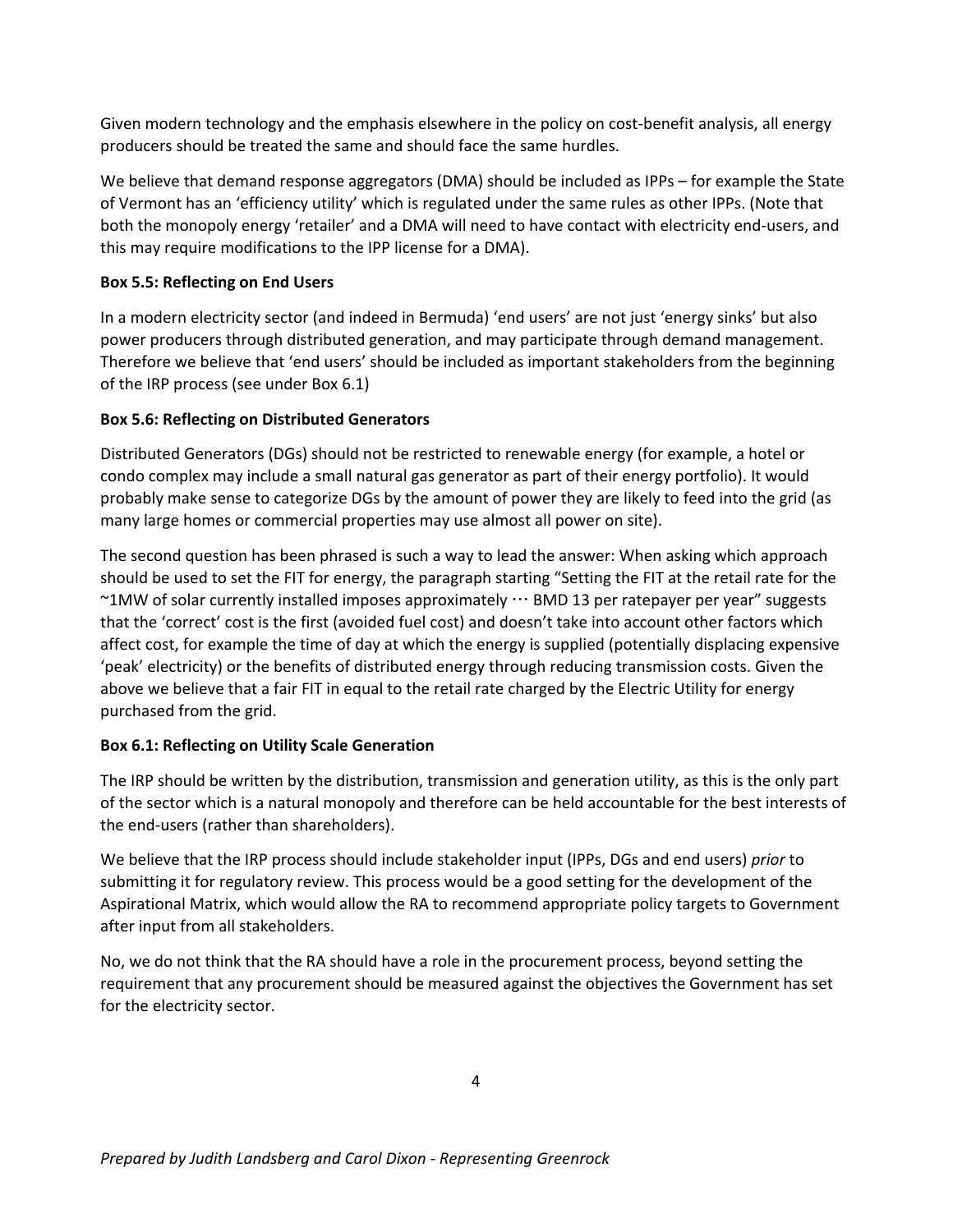It is misleading to ask for an acceptable "price premium" for renewable energy: it would be more neutral (and more informative) to ask "how should we account for economic impact which is currently treated as an externality in the price" (this would include for example: energy security, risk reduction, reduced environmental impact). Given the reframing of the statement, and with the example of Hawaii cited earlier (see under Box 3.1), we would recommend a premium for locally produced renewable energy of 20%.

# **Box 7.1: Reflecting on Distributed Generation**

We believe this has already been covered by the questions in Box 6.1 (yes, offer a price premium for renewable energy) and Box 5.4 (define who is eligible in tranches, and design licensing requirements, interconnection agreements etc, appropriate to each tranche).

# **Box 8.1: Reflecting on Transmission, Distribution, and Retail**

Mechanisms for the Government to consider to ensure that the Electric Utility operates efficiently:

- Decouple the rate structure so that recovering the revenue requirement of the utility through electricity tariffs is separated from volumetric portion of the bill
- Report on all sources of power outages (e.g. wind, grid failure, engine failure) and provide a cost-benefit analysis on ways to maintain reliability. For example: could investment in a 'smart-grid' which potentially reduces grid-based sources of power outages reduce the need for the current N-3 engineering rule when planning the size of the central plant? (NB: this would also reduce the reliability requirement of all other energy providers).
- The establishment of an 'Efficiency Utility' (for example, Efficiency Vermont) which supplied electricity through 'nega-watts' (See further discussion in the following section)

#### **Box 9.1: Reflecting on End Use**

While we agree that most energy efficiency (EE) technologies save money without any subsidies, our experience (including through Greenrock's Savings for Seniors programme) and documented experience in other jurisdictions suggest that end-users are very slow to adopt new technologies, even those which save a significant amount of money and do not require any behavioral change. Take-up is further diluted in Bermuda where less than half of residential and commercial properties are owner occupied. Based on 2010 Census data, 49% of all Bermuda households were owner-occupied. Landlords tend not to invest in EE in their buildings unless they directly reap some financial benefit. Tenants tend not to invest in EE unless they are confident they will see a return on their investment within their current lease period, and even then gaining permission from landlords to implement EE changes can present challenges. Therefore active intervention can make a dramatic difference in uptake

Specific Energy Efficiency Programs:

● Establish an Energy Utility: for example Energy Vermont, their approach is bottom up and highly focused; they identify barriers to energy efficiency, and areas of high potential, and then target those through initiatives such as providing local information on energy use and demand, conducting energy leadership challenges, providing small-scale funding for energy efficiency